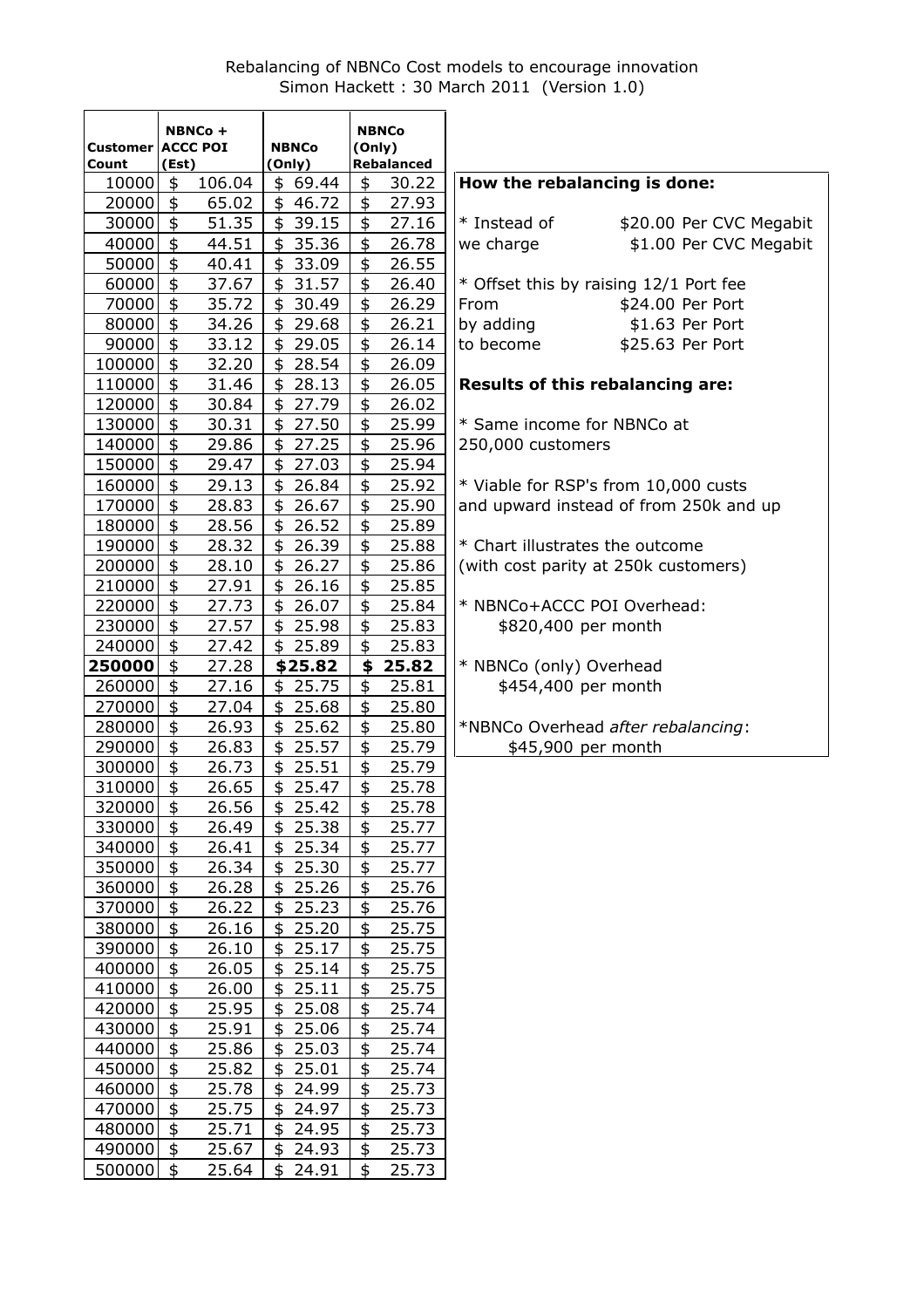### **Assumptions (From NBNCo worked example in pricelist for 12/1 entry plans)**

| POICount             | 122 Points of Interconnect                                              |
|----------------------|-------------------------------------------------------------------------|
| <b>CSACount</b>      | 200 NBNCo geographic areas to service                                   |
| <b>CVCCost</b>       | \$20.00 Per Mbit (original)                                             |
| <b>CVCNewCost</b>    | \$1.00 Per Mbit per month (proposed)                                    |
| CustCount            | 250000 Customer Count for average calculation                           |
| <b>PortCost</b>      | \$24.00 Per month for entry level 12/1 port                             |
| <b>NBNCVCCost</b>    | \$2,150.00 CVC Cost per CSA                                             |
| <b>NBNNNICost</b>    | \$200.00 NNI Cost per CSA                                               |
| <b>Resulting in:</b> |                                                                         |
| <b>NBNOverheads</b>  | \$454,400.00 Per month minimum fixed overhead                           |
| Equivalent to        | \$1.82 Average Overhead at 250k customers<br>(above \$24 per port cost) |
|                      |                                                                         |

## **ACCC POI Decision overhead (costs to service each POI with backhaul)**

| BackhaulPerPOI | \$3,000.00 Est monthly cost per POI              |  |
|----------------|--------------------------------------------------|--|
| POIOverheads   | \$366,000.00 Total monthly POI national overhead |  |

### **Calculating added cost per port to rebalance the reduced CVC charge:**

Reduced NBNCVCCost: Scale CVC cost down based on old and new rate NBNCVCCostNew \$107.50 CVC Cost per CSA

New NBN Overhead figure per month:

NBNOverheadNew \$45,900.00 Per Month minimum fixed overhead Shortfall of \$408,500.00 Per Month to earn from higher port cost To regain the shortfall, raise the per port charge as follows: AdditionalPortCst \$1.63 To be added to the per port cost Hence:

NewPortCost  $$25.63$  Per port per month (12/1 entry port)

(Add same offset to charge for other port speeds to ensure income parity regardless of speed selections)